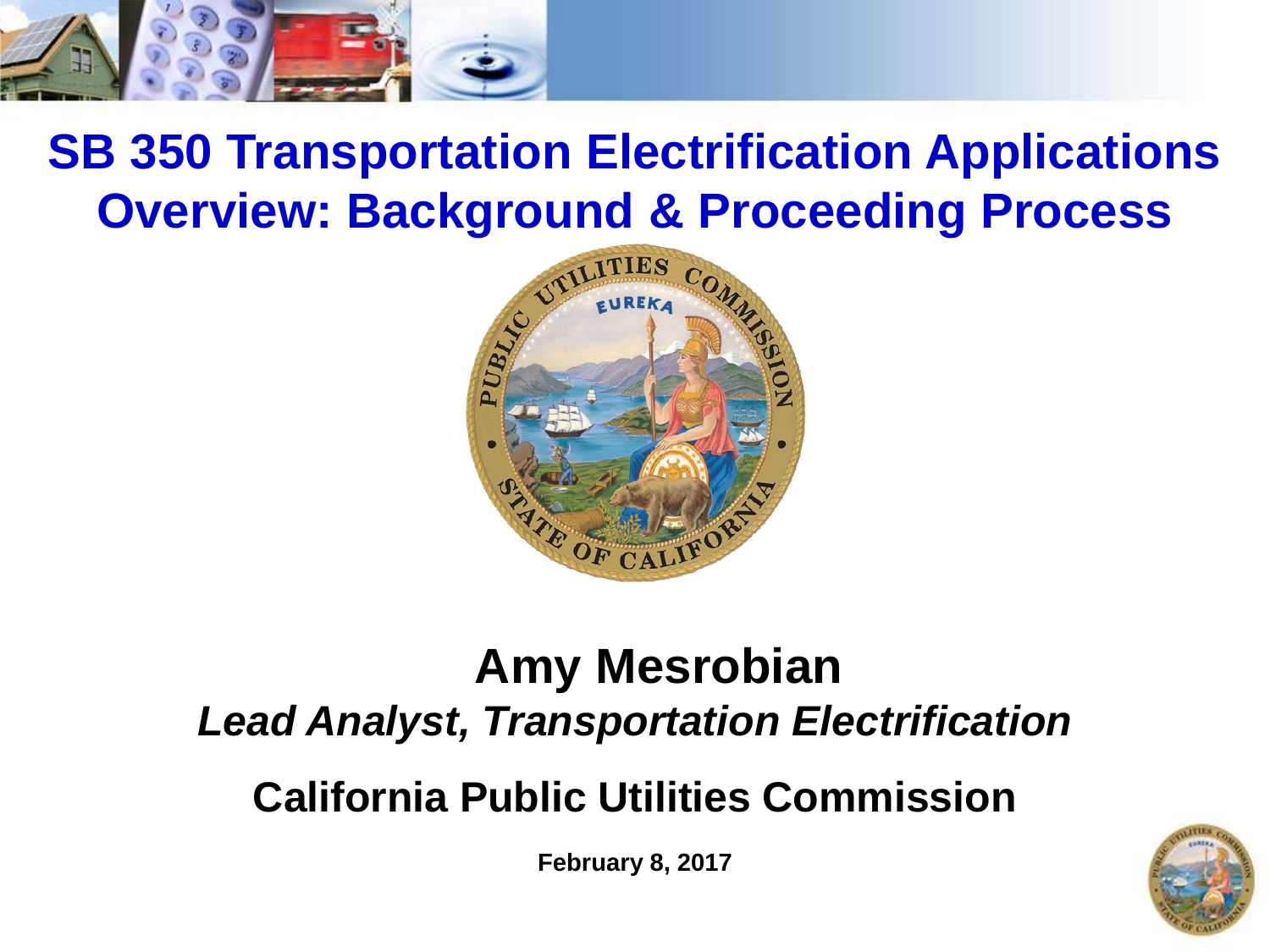

# **CA Senate Bill 350 (2015)**

- SB 350 has requirements for energy efficiency, renewables, integrated resource planning, disadvantaged communities, & more
- Defines TE: Use of external sources of electrical power for:
	- Vehicles, vessels, trains, boats, & other equipment that are mobile sources of air pollution and greenhouse gases
- Directs CPUC, in coordination with ARB and CEC, to direct IOUs to file applications to accelerate widespread TE
	- Obj: reduce petroleum usage, meet air quality standards, improve public health, reduce GHGs
	- Reqt: Min costs, max benefits, don't unfairly compete with nonutility enterprises, performance accountability, ratepayer
- 2 interests

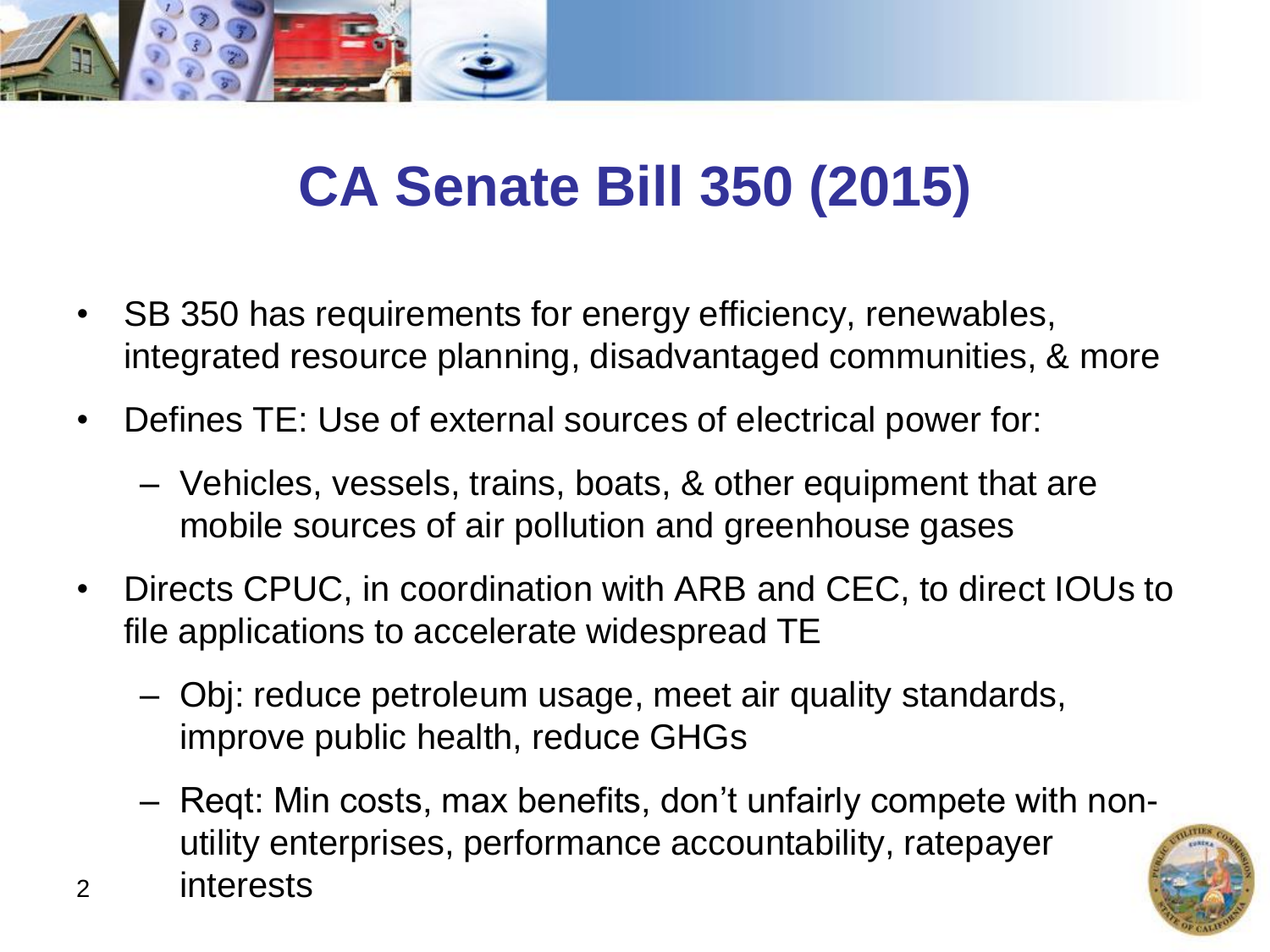

# **CPUC Guidance to IOUs**

- Basic requirements
	- 3 large utilities file applications by 1/20/17
	- 3 small utilities file applications by 6/30/17
	- IOU must show how proposed TE portfolio meets SB 350 requirements (accelerate TE, minimize costs, maximize benefits, etc.)
- Regulatory review
	- Priority review for non-controversial, short-term (1-year) investments
		- total of \$20M per utility, <\$4M per project
	- Standard Review for all other investments
- Portfolio design
	- Address priority projects & programs
		- Rate design
		- Expand focus from light duty to include medium/heavy, transit, ports, etc.
		- Leverage results of previous pilots
	- Align with local, regional, state TE planning and investments
	- Promote safety

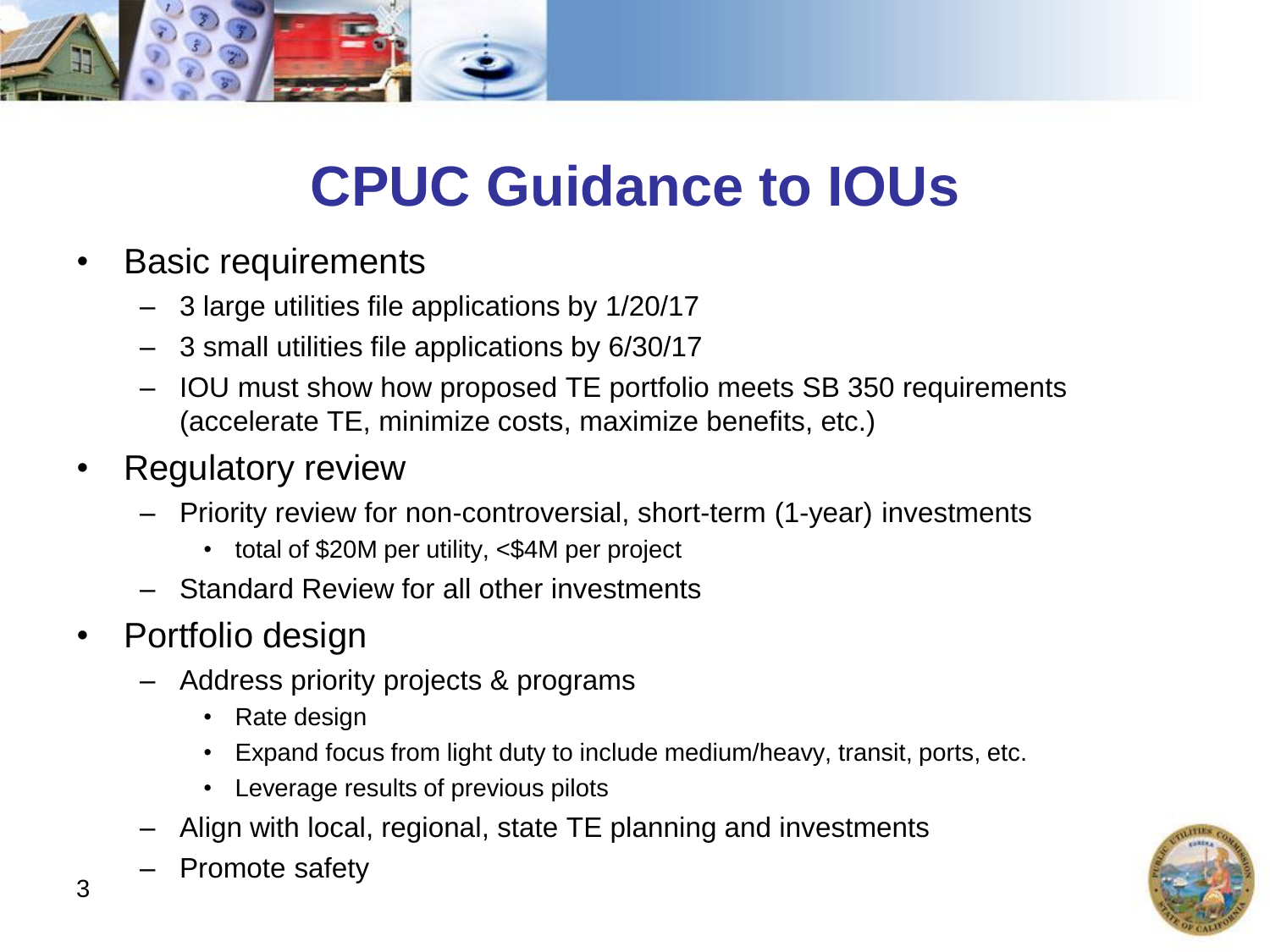

# **Large IOU Applications: \$1 billion in funding requested**

#### Funding Requested by Project Type Funding Requested by IOU



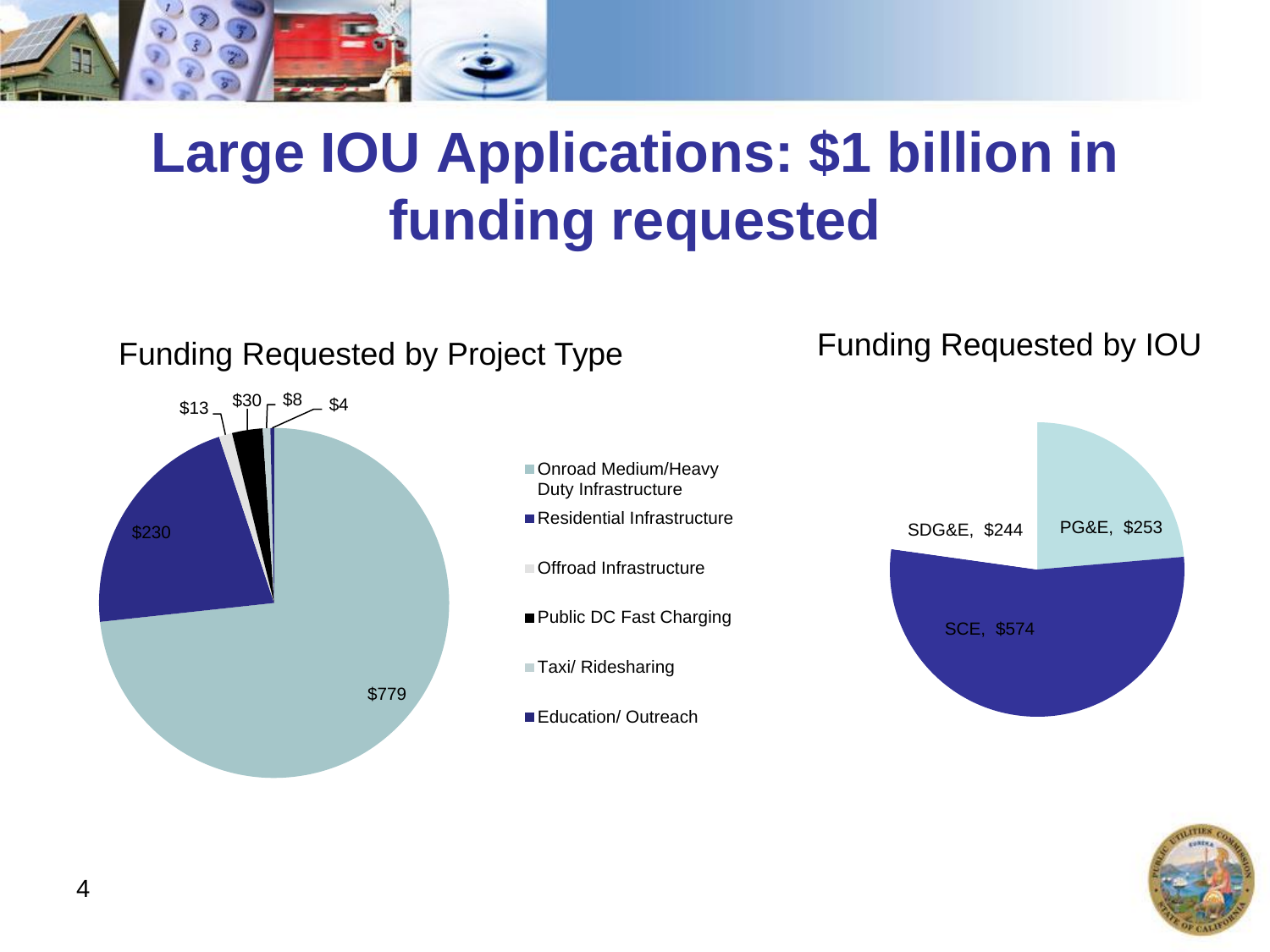|                  | <b>Onroad</b>                                                                                                                             |                                                                                                                                                                                                                                     |                                                                                                                                    |                                                          |                                                              |                                                    |                                                |
|------------------|-------------------------------------------------------------------------------------------------------------------------------------------|-------------------------------------------------------------------------------------------------------------------------------------------------------------------------------------------------------------------------------------|------------------------------------------------------------------------------------------------------------------------------------|----------------------------------------------------------|--------------------------------------------------------------|----------------------------------------------------|------------------------------------------------|
|                  | Medium/Heavy Duty                                                                                                                         | <b>Residential</b>                                                                                                                                                                                                                  | <b>Offroad</b>                                                                                                                     | <b>Public DC Fast</b>                                    | Taxi/                                                        | Education/                                         |                                                |
|                  | <b>Infrastructure</b>                                                                                                                     | Infrastructure                                                                                                                                                                                                                      | <b>Infrastructure</b>                                                                                                              | <b>Charging</b>                                          | <b>Ridesharing</b>                                           | <b>Outreach</b>                                    |                                                |
|                  | $\sim$ \$779 M                                                                                                                            | $\sim$ \$230 M                                                                                                                                                                                                                      | $\sim$ \$13 M                                                                                                                      | $\sim$ \$30 M                                            | $\sim$ \$7.5 M                                               | $\sim$ \$3.6 M                                     |                                                |
| <b>SDG&amp;E</b> | <b>Fleet Delivery Services</b><br>\$3.7 <sub>M</sub>                                                                                      | Residential<br>Charging<br>Infrastructure<br>$$226$ M                                                                                                                                                                               | <b>Airport Ground</b><br><b>Support Equipment</b><br>$$2.8$ M                                                                      | <b>Electrify Local</b><br><b>Highways</b><br>\$4 M       | Taxi/Shuttle/<br>Rideshare<br>$$3.5$ M                       | <b>Car Dealer</b><br><b>Incentives</b><br>$$1.8$ M | <b>Total</b><br>SDG&E<br><b>Request:</b>       |
|                  | <b>Commercial Grid</b><br><b>Integration Rate</b>                                                                                         | <b>Residential Grid</b><br><b>Integration Rate</b>                                                                                                                                                                                  | MD/HD and Forklift<br>$$2.4$ M                                                                                                     |                                                          | Port Electrification   Public Charging Grid Integration Rate |                                                    | \$244 M                                        |
| SCE              | Transit Bus Make-<br>Ready & Rebate<br>\$4 M<br><b>MD/HD Charging</b><br>Infrastructure<br>\$554 M<br><b>Commercial EV Rate</b><br>Design | <b>Residential Make-</b><br><b>Ready Rebate</b><br>\$4 M                                                                                                                                                                            | Port of Long Beach<br><b>Gantry Crane</b><br>\$4 M<br>Port of Long Beach<br><b>ITS Terminal Yard</b><br><b>Tractor</b><br>$$0.5$ M | <b>Urban DC Fast</b><br><b>Charger Clusters</b><br>\$4 M | <b>EV Driver</b><br>Rideshare<br>Reward<br>\$4 M             |                                                    | <b>Total SCE</b><br><b>Request:</b><br>\$574 M |
| G&E<br>ᅀ         | MD/HD Fleet<br>\$3.4 <sub>M</sub><br><b>Electric School Bus</b><br>Renewables Integration<br>\$3.4 <sub>M</sub>                           |                                                                                                                                                                                                                                     | <b>Idle-Reduction</b><br>Technology<br>$$3.4$ M                                                                                    | <b>Fast Charge</b><br>Infrastructure<br>$$22$ M          | <b>Priority Review</b>                                       | Home Charger<br>Information<br>$$1.8$ M            | Total PG&E<br><b>Request:</b><br>$$253$ M      |
|                  | <b>FleetReady Make-</b><br>Ready Infrastructure<br>\$210 M                                                                                | PG&E also proposed conducting a request for third-party<br><b>Standard Review</b><br>EV innovators to design a project or program to spend the<br>remainder of its priority review budget (\$6.6 M)<br><b>Rate Design Proposals</b> |                                                                                                                                    |                                                          |                                                              |                                                    |                                                |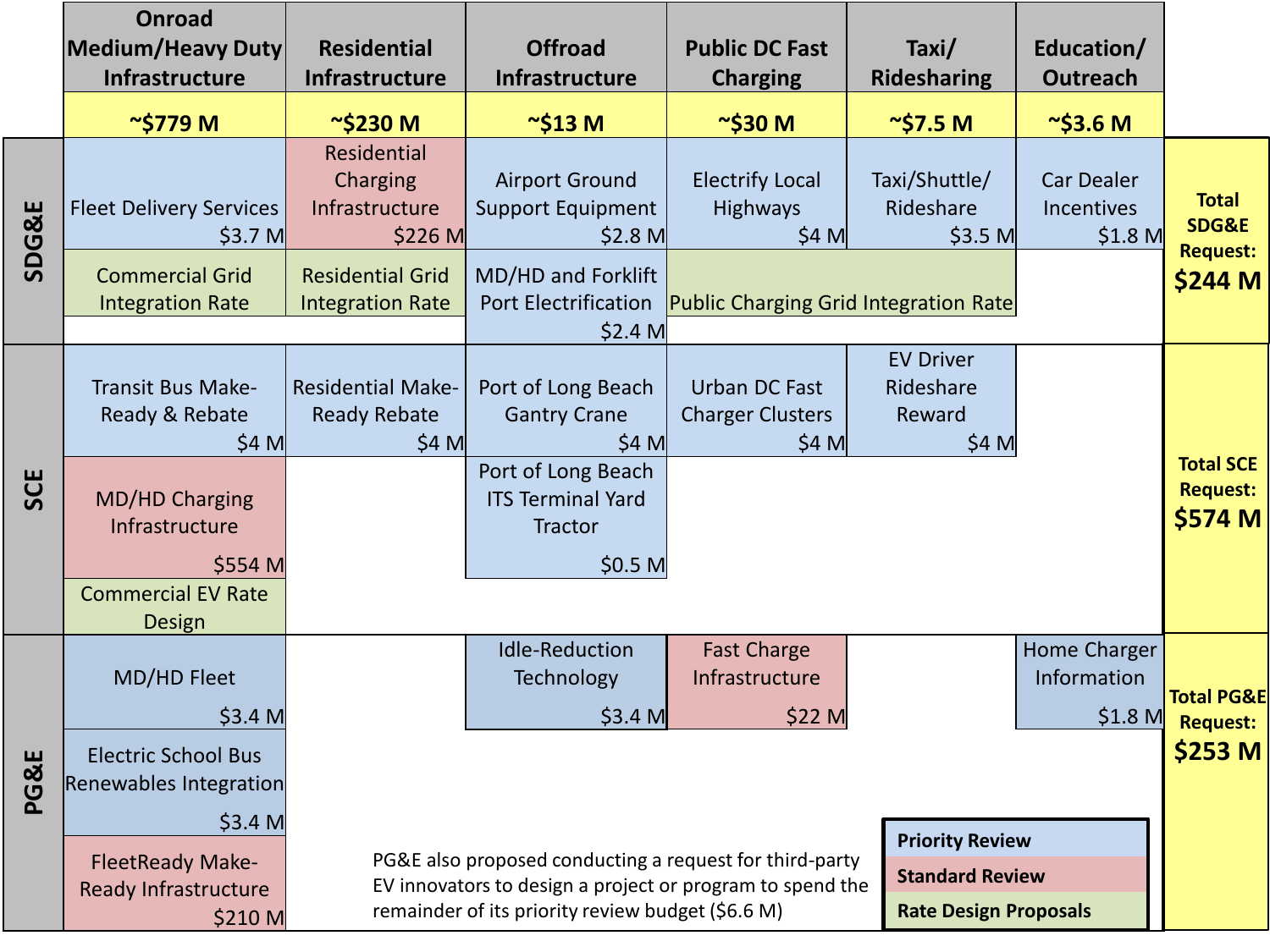

### **Procedural Next Steps**

- 1/20/17: Large IOU Applications sent to service list
- 1/27/17: Applications noticed to Daily Calendar
- 2/7/17: ALJ Ruling establishing Schedule
- 3/6/17: Protests/Responses to Application
- 3/13/17: Responses to Protests
- 3/16/17: Pre-Hearing Conference
	- Discuss scope, schedule, priority review projects, communication standards working group, whether proceedings should be consolidated
- Remainder of procedural schedule determined in Scoping Memo following PHC
- 6/30/17: Smaller IOUs file applications